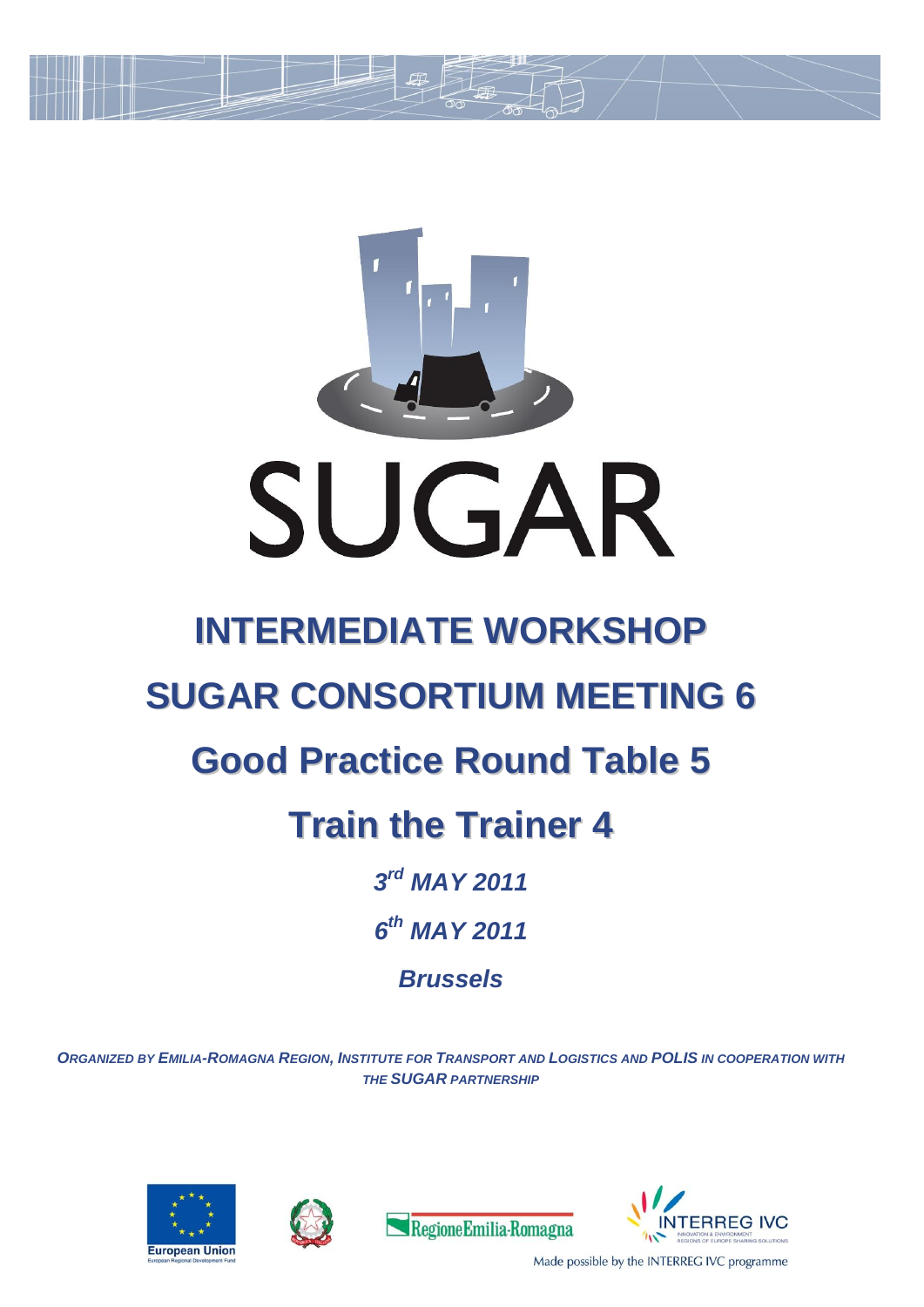

#### Agenda

## **Day 1 Tuesday 3 rd May 2011**

*Place: University Foundation, Egmont street 11, B-1000 Brussels*

### **INTERMEDIATE WORKSHOP**

| 14:00 | Registration                                                                                                                            |
|-------|-----------------------------------------------------------------------------------------------------------------------------------------|
| 14:30 | Opening and introduction on the SUGAR project, Maurizio Campanai, Emilia-<br>Romagna Region                                             |
| 14:45 | The SUGAR achievements so far, Giuseppe Luppino, Institute for Transport and<br>Logistics                                               |
| 15:00 | The EU perspective on city logistics, Antonio Scala, European Commission                                                                |
| 15:20 | Round table on leverages and experiments in city logistics in Europe,<br>Moderator Alberto Preti, Institute for Transport and Logistics |
|       | Antonio Scala, European Commission                                                                                                      |
|       | Cleto Carlini, Bologna Municipality                                                                                                     |
|       | Julio Garcia Ramon, Barcelona Municipality                                                                                              |
|       | Jacques Leonardi, Westminster University                                                                                                |
|       | Véronique Corduant, Deutsche Post DHL                                                                                                   |
|       | Representative from the City of Brussels (Invited)                                                                                      |
| 16:45 | <b>Conclusions, Paolo Ferrecchi, Emilia-Romagna Region</b>                                                                              |







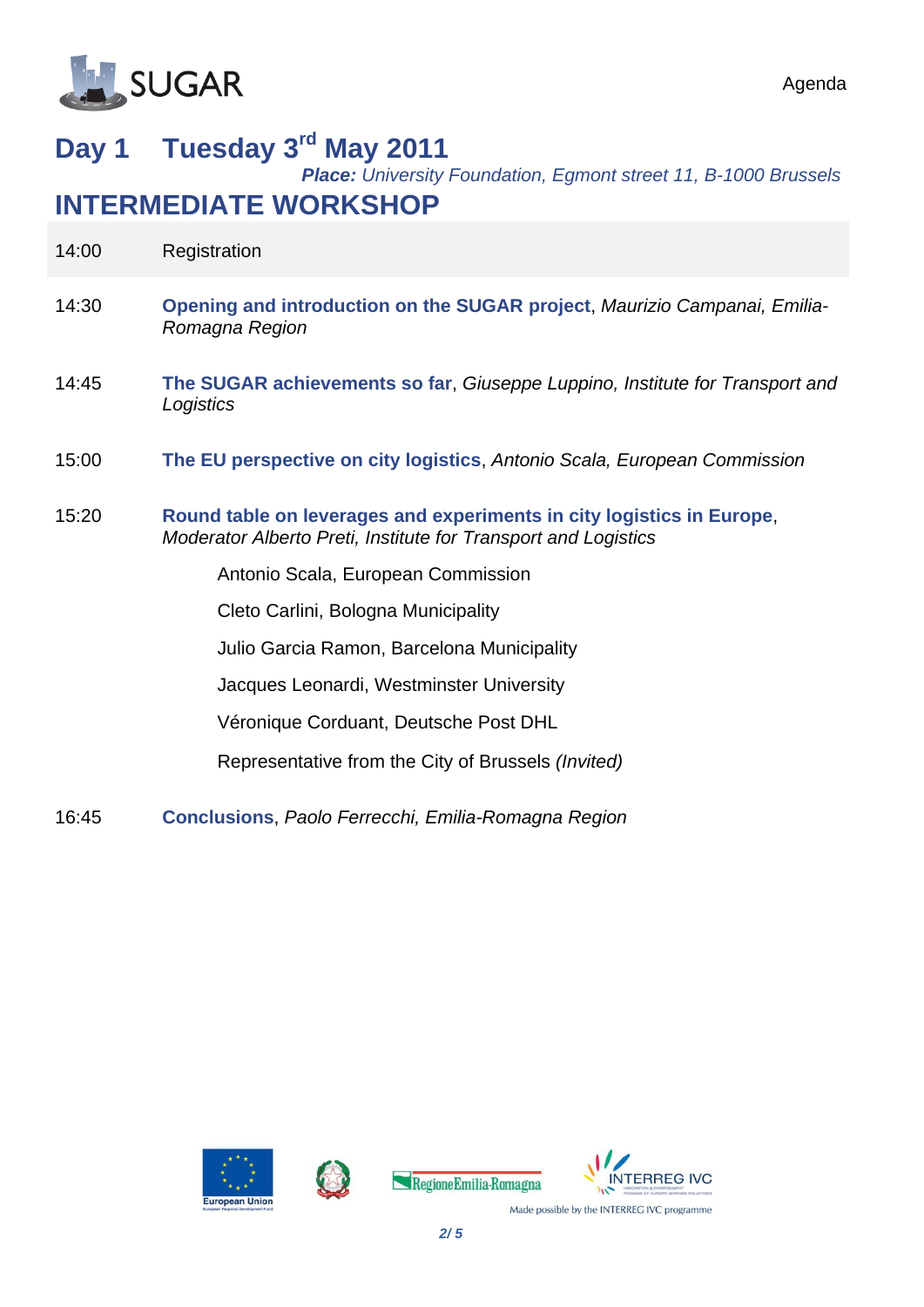

# **Day 2 Wednesday 4 th May 2011**

*Place: POLIS - Rue du Trône 98 - 1050 Brussels*

### **Good Practice Round Table 5 & Train the Trainer 4 S1**

*Audience: All*

|       | <b>Auglence: All</b>                                                                                                                 |
|-------|--------------------------------------------------------------------------------------------------------------------------------------|
| 09:00 | Registration                                                                                                                         |
| 09:30 | <b>Welcome Speech</b>                                                                                                                |
| 09:40 | Introduction of the SUGAR Technical Coordinator - ITL                                                                                |
| 10:00 | <b>Good Practice Round Table</b><br>EU FUNDED GOOD PRACTICES IN CITY LOGISTICS                                                       |
|       | <b>Chair:</b> Alberto Preti - ITL<br><b>Format:</b> Practical presentation with open discussion                                      |
| 10:00 | From enforcement to co-projecting city logistics rules, ITL & RER (SoNorA project, Central<br>Europe European Cooperation Programme) |
| 10:30 | Tools for modeling urban freight distribution – Daniele Vigo – University of Bologna (Cityports)                                     |
| 11:00 | The value of mapping and exchanging experiences in city logistics, Marcel Huschebeck, PTV<br>(BESTUFS)                               |
| 11:45 | ITS developments for city logistics, Cleto Carlini, Bologna Municipality (SMARTFRIEGHT<br>project, 7FP)                              |
| 12:30 | Discussion on future EU funded experiences in city logistics                                                                         |
| 13:00 | Lunch                                                                                                                                |
| 14:00 | <b>Train the Trainer S1: ITS technologies</b>                                                                                        |
|       | <b>Chair:</b> Julio Garcia, Barcelona<br><b>Format:</b> Practical presentation with open discussion                                  |
| 14:30 | ITS for improved goods delivery: the Authority's perspective (Citymove & Citylog projects) -<br>Lulius Monas Dorlin                  |

- *Julius Menge, Berlin*
- 15:15 Freight transport planning integrating ITS: *Marcel Huschebeck, PTV*

| 16:00 | <b>Coffee Break</b> |  |
|-------|---------------------|--|
|       |                     |  |

- 16:15 The operator's perspective focussing on innovations for the last mile of delivery: *Dominique Mamcarz, TNT*
- 17:00 Managing on-street delivery spaces bookings in Bilbao (FREILOT project): *Fernando Zubillaga, mlcluster*
- 18:00 End of Day 2